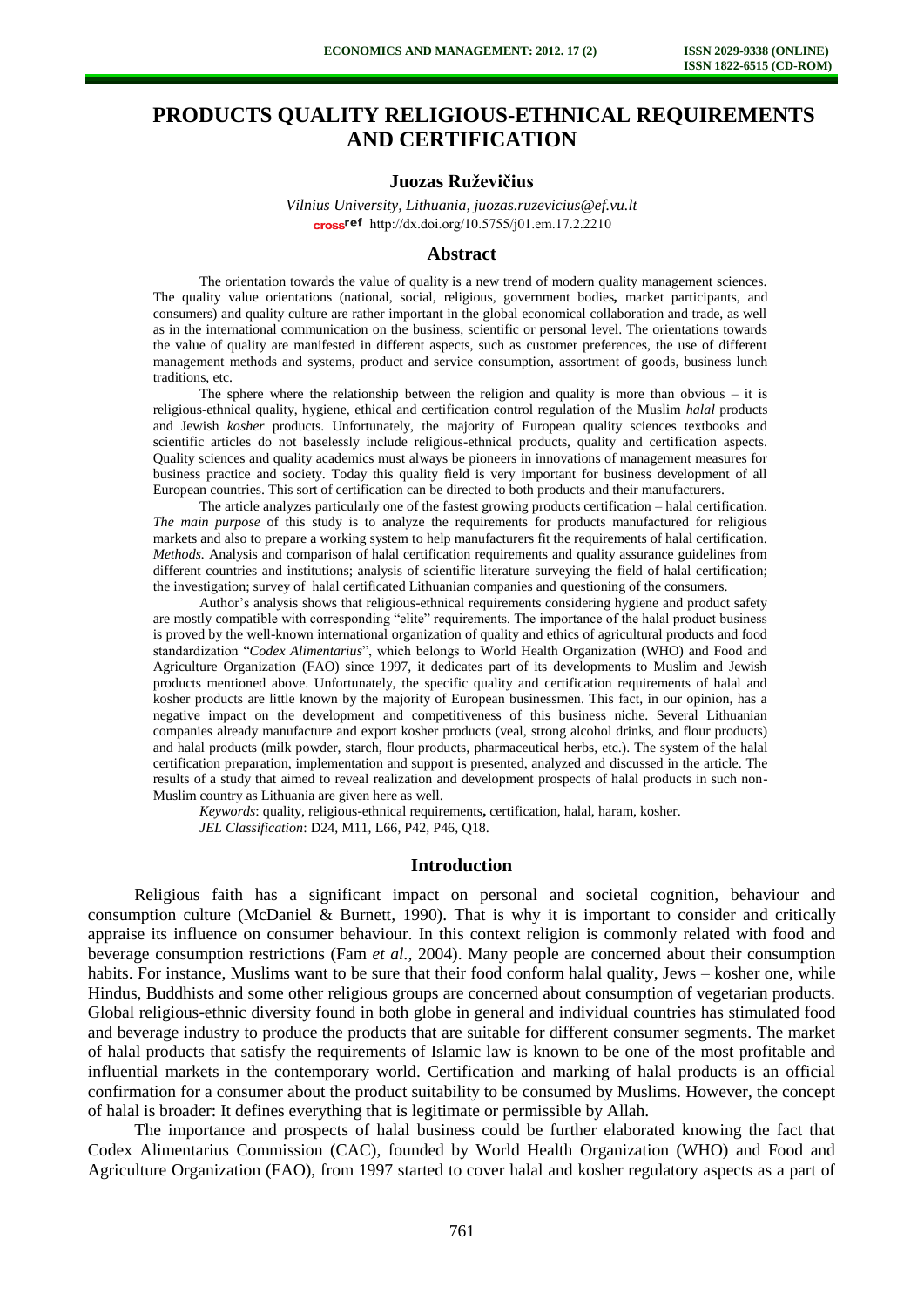their activity (General, 1997). Halal religious-ethnic regulation covers wide range of fields including company activities, accreditation of certification bodies, safety and quality of foods and beverages, quality of cosmetics, perfumeries, personal hygiene products, genuine leather goods and some other products. Thus, it could be seen that halal certification could be relevant not just for the companies that produce and export foods, but also for business that operate in other industries. It is important to highlight that halal regulations have started to expand in other, service-based, areas such as Islamic banking, transactions of deposits and liabilities, tourism, supply chain and logistics, catering service, education and other fields as well. Thus, it could be concluded that halal business is a global and rapidly growing phenomenon that is becoming more and more important for business environment and societies of different countries. Interrelations between worldwide religions and business, consumption, quality value orientations as well as influence of national cultures and religion to the using effectiveness of modern management methods demand more profound further scientific researches.

*Scientific problem*. Although religious certification is becoming more and more popular among different companies based in various countries, including Lithuania, in the literature it can be noticed a lack of conceptual papers that seek to structure and summarise its scientific core. The similar trend can be observed in empirical context: little is still known about integration of religious certification requirements in the overall management systems in different enterprises as well as development opportunities of products having religious certification in non-Muslim countries. Unfortunately, the majority of European quality sciences textbooks and scholarly articles do not baselessly include religious-ethnical products, quality and certification aspects. Quality sciences and quality academics must always be pioneers in innovations of management measures for business practice and society.

The *aim of this paper* is to explore religious-ethnical quality requirements for different products, to discuss halal quality conformity assessment peculiarities as well as to reveal realization and development prospects of halal products in non-Muslim regions. *Methodology:* analysis and comparison of halal certification requirements and quality assurance guidelines from different countries and institutions; analysis of scientific literature surveying the field of halal certification; the investigation; survey and questioning of the consumers.

#### **Consumers' religious-ethnic value orientation and quality**

Choice and consumption behaviour of food products are influenced by social norms (Bonne & Verbele, 2008a; 2008b). More over, religious faith is known to have a significant impact on personal and societal cognition, behaviour and consumption culture in general (McDaniel & Burnett, 1990; Mokhlis, 1999). Culture is defined as set of values, norms, believes rituals and symbols that are common for a certain group or community. Although religion is an important constituent of a culture, it could be noticed a tendency that majority of studies focuses on other cultural aspects as nationality, value system, etc. as an important factors influencing consumer behaviour (Ruževičiūtė & Ruževičius, 2011). Religion, on the other hand, impacts development of certain values and principles that in turn conditions human behaviour as well. A. Lindridge (2005) claims that ethical frame of religion that plays an important role in believers' lives, and thus, also determines consumption decisions and behaviour.

It is important to highlight that even same products are used all over the world the reasons for consumption reasons can be various and this trend are highly influenced by national, religious or ethnical values. For example luxury goods, in some countries can be used as a symbol of status, in others as an allusion to success and achievement, whereas for some segments it would mean an acquisition of membership in mainstream society. More over, not just the perceived value inequality exists among the nations. Other differences cover direct regulatory restrictions in a consumption of certain categories. Religious prohibitions are the most prevalent cases there. In business context the most prevalent religious prohibitions issues are related with Jewish Halakhic and Islamic law, related to kosher and halal products (Ruževičiūtė & Ruževičius, 2011).

Halal market is becoming one of the most important marketplaces in the contemporary world. The change in people products quality perception is one of the major factors for latter trend. Halal food products have existed for more man 1400 years, though only recently halal certification and marking practice have started to evolve (Muhammad *et al*., 2009). Halal labels that are nowadays associated with safety, health, quality and even exotic (Alserhan, 2010, Fischer, 2005, Riaz & Chandry, 2004) result in occurrence of broader target market (not just 1.5 billion members having Muslim community) that is looking for fresh and pure food.

The spread of such a contagious infections as birds' flu or prion disease have also contributed towards positive image development of halal certification related with product safety, quality and hygiene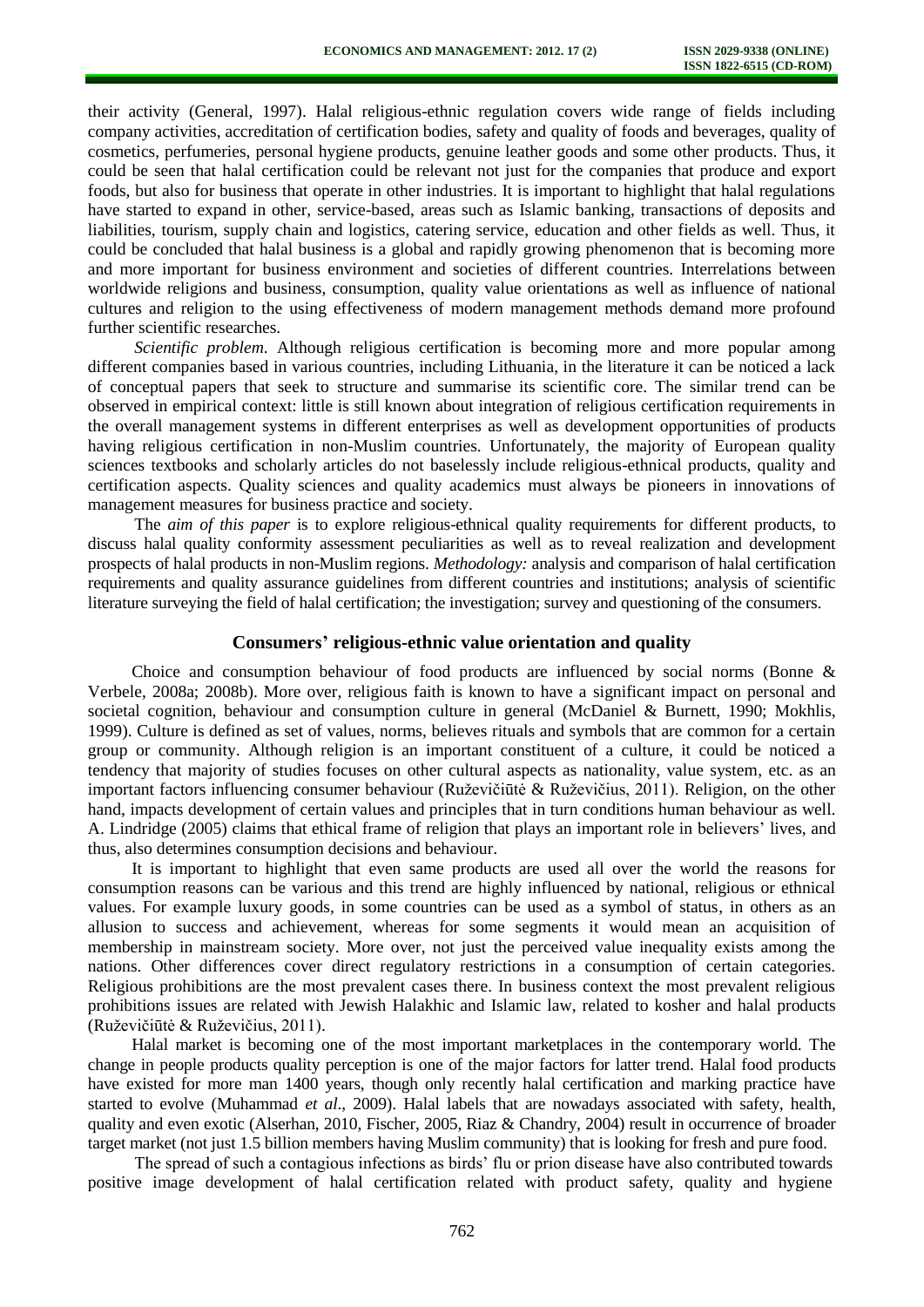(Muhammad *et al*., 2009). The growing perception of wellness importance, the better understanding about hygiene, the increasing concerns about animal well-being and slaughtering and even developed tasted have also influenced the increasing attention towards halal and kosher products (Treena, 2008). Big global corporations such as *McDonald's, Nestle Unilever, L'Oreal, Colgate, Baskin Robbins, Campbell Soup*, *Tesco* or *Sainsbury's* as well as some airlines an other industries try to conform to the Muslim society needs while producing certain halal product ranges meeting halal conformity. According to the experts of 2011 World Halal Forum, the global halal food market value was approximately 661 billion USA dollars in 2011 with expectations of the trend to increase in the following years (Kamaruzaman, 2010, Ruževičius & Žilinskaitė, 2011).

Notably, approximately 80% of halal food products are produced in non-Islamic countries, for instance three quarters of the exported French poultry meet the halal standards. Interestingly, one third of the halal products are consumed by non-Muslim consumers that perceive the halal certificate as a symbol of quality, ecology, health and ethics. This conception could be reasonably justified since halal standards raise comparatively high requirements for the ethics, quality and safety of the product. Apart from purely religious requirements, Islamic law also sets a strict regulation on animal well-being, health, slaughtering ways and means, hygiene, etc. Particular attention here is paid to humane slaughtering in order to cause as little pain and stress as possible to animal experience during butchering. That is why halal certification laboratories have particular technological devices that help to indicate not just the meat components prohibited by law, but also to estimate stress hormone levels (Riaz & Chandry, 2004, Ruževičiūtė & Ruževičius, 2011). It is important to note that several companies in Lithuania have recently started to produce the products that conform to halal and kosher requirements (Ruževičius & Žilinskaitė, 2011).

Contemporary certification system of products, organisations and employees is summarised in the model given in Figure 1. Certification of halal products is attributed to religious-ethnical certification subgroup. It covers both certifications of product quality and organizational process activities. In more detail, halal religious-ethnic regulation covers a wide range of fields including company activities, accreditation of certification bodies, the safety and quality of foods and beverages, the quality of cosmetics, perfumeries, personal hygiene products, genuine leather goods and some other products. Thus, one can see that halal certification could be relevant not just for the companies that produce and export foods, but also for businesses that operate in other industries. Halal regulations have started to expand in other service-based areas such as Islamic banking, transactions of deposits and liabilities, tourism, supply chain and logistics, catering service, education and other fields. Thus, it could be concluded that the halal business is a global and rapidly growing phenomenon which is becoming more and more important for the scholarly community, business environment and societies of different countries. On the other hand, halal certification becomes significant for manufacturers and service providers based in non-Muslim countries such as Lithuania.

## **Halal products quality assurance system**

The halal certificate verifies product's conformity with Islamic Dietary Laws that cover two main principles: the absence of prohibited substances and assurance of high hygiene and safety level of a product. The core products that are forbidden in Islam are pork and alcohol, as well as other goods that had any interaction with the latter substances. The halal products are marked with an individual symbol that has a Lithuanian version since 2011 as well (see Figure 2). In contrast, it is important to note that products that conform to Jewish kosher requirements are marked with various and distinct certification marks.

With regard to the guidelines for halal certification CAC/GL 24-1997 developed by Codex Alimentarius Commission (General, 1997) and standardization for halal food (Standardization, 2004), 3 major requirements could be highlighted:

- 1. The product should contain any of the prohibited haram substances. Haram hazard is any kind of risk to be in contact with product forbidden in Islam (as mentioned before, the major ones are pork, alcohol, blood residue, etc.) as well as risk to contravene hygiene and safety requirements.
- 2. Animal slaughter should conform general hygiene as well as specific norms defined by Islamic laws
- 3. The absence of interaction with the prohibited substances (haram) should be assured in every stage of supply chain.

The main attributes of quality assurance system for halal products are given in Figure 3. This system should be developed and maintained with regard to E. Deming quality cycle 'Plan-Do-Check-Act' (see Figure 3). First of all, means, necessary for production of halal goods, should be planned, followed by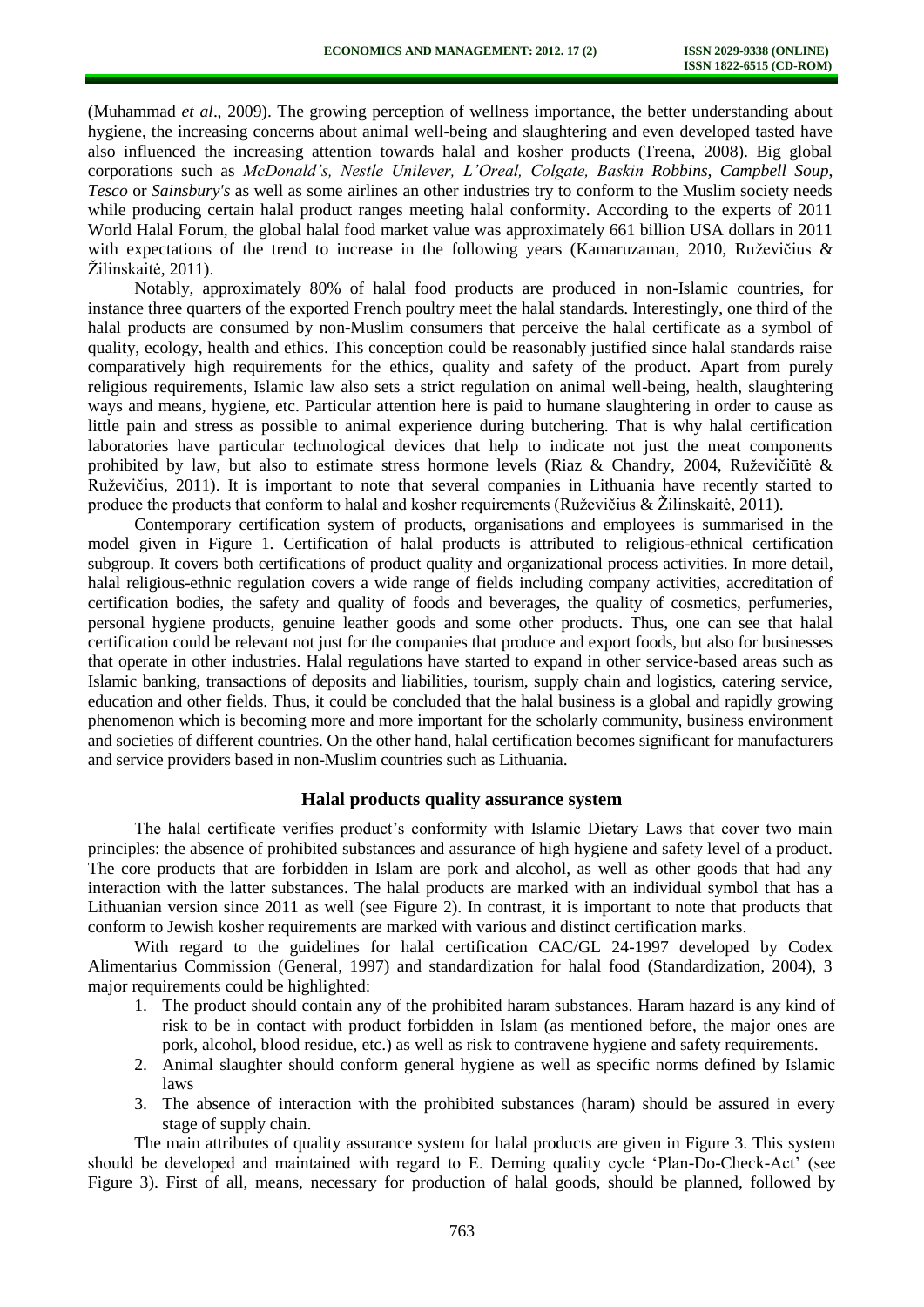implementation and constant inspection of actual outcomes that in a case of incongruity should be corrected. The major element of halal quality assurance system should be production requirements for Halal products as well as their implementation. Codex Alimentarius commission guidelines that were mentioned above are the most widely applied ones in this context. More over, particular attention should be paid to the HrACCP (Haram Analysis Critical Control Points) that are known to be a sub-system of haram hazard as well. HrACCP are management points of halal quality that indicate where haram hazards are likely to occur. Due to the great significance, they should be also managed with regard to the HACCP system principles. It is also worth to highlight that the great importance should fall on the definition of main steps found in the development of halal quality assurance system – from initial decision to adopt halal certification to the actual production and supervision of the overall system (see Figure 3).



(*Source:* developed by the author, using Ruževičius, 2008; 2010)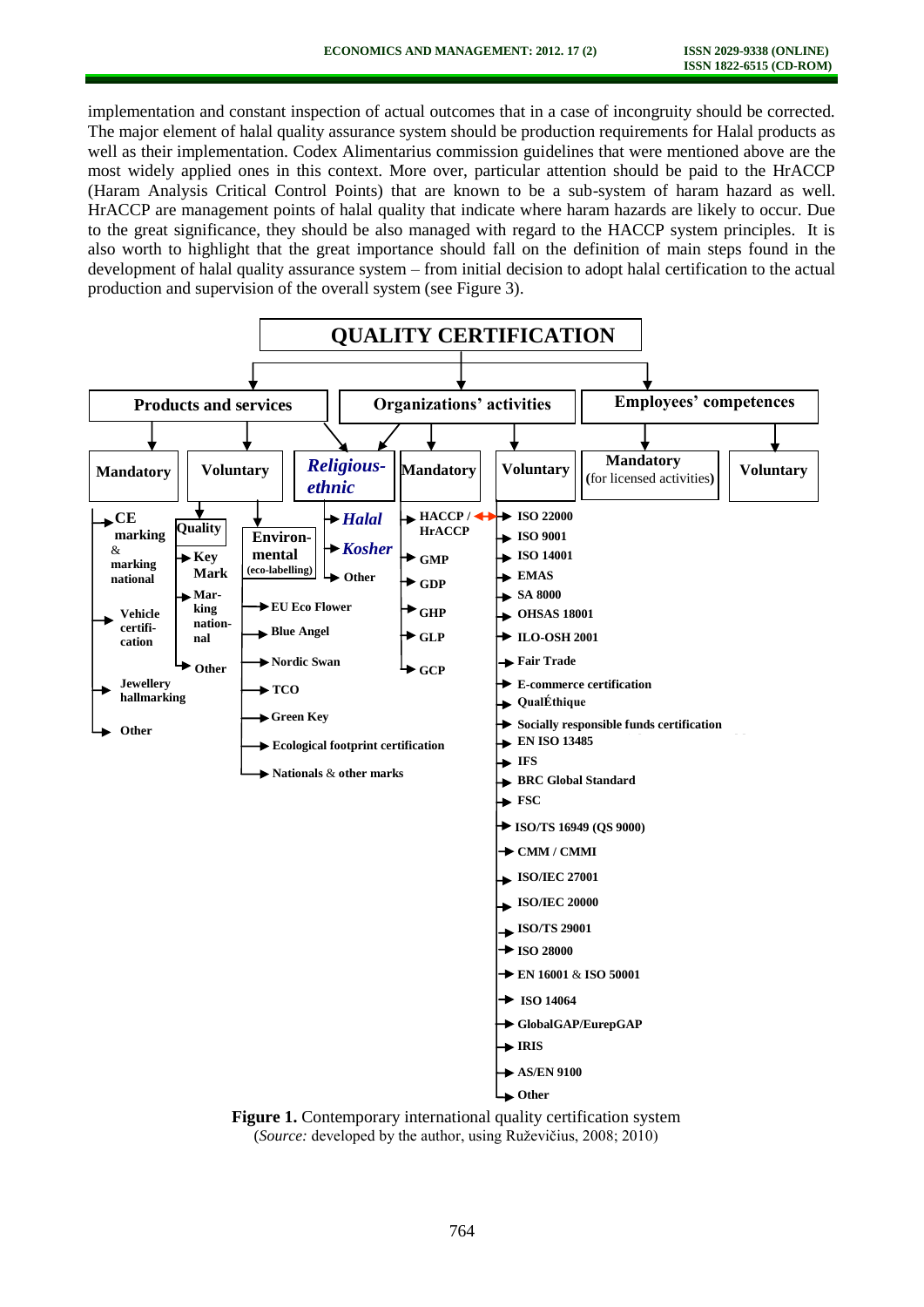

**Figure 2.** Halal products international certification marks



**Figure 3.** Halal quality assurance system (*Source:* Ruževičius & Žilinskaitė, 2011)

**Key:** CAC – Codex Alimentarius Commission; GMP – Good Manufacturing Practice; GHP – Good Hygiene Practice; HACCP – Hazard Analyzes Critical Control Points; HrACCP – Haram Analyzes Critical Control Points

There are number of potential obstacles to be met in the integration process of halal quality assurance system (Talib *et al.,* 2010; Ruževičius & Žilinskaitė, 2011):

- 1. Institutional obstacles: complex integration procedures or too strict certification process.
- 2. Economic obstacles: there are two major costs found in production of halal goods direct costs and costs related with halal certification
- 3. Organisational obstacles: these obstacles, such as marketing strategy, technology, corporate culture, etc., are related with implementation of organisational changes.
- 4. Information obstacles: latter difficulties usually occur in the information, related with halal quality requirements, exchange process. Transition from general to halal production orientation requires specific system that covers both internal and external information flows.

# **The research on realization and development prospect of halal quality products in Lithuania**

The knowledge on halal products and their quality peculiarities is still very vague among consumers in Lithuania. Only recently this topic has started to attract an increasing mass media as well as business practitioners' attention resulting in the growth of enterprises having religious-ethnic certification or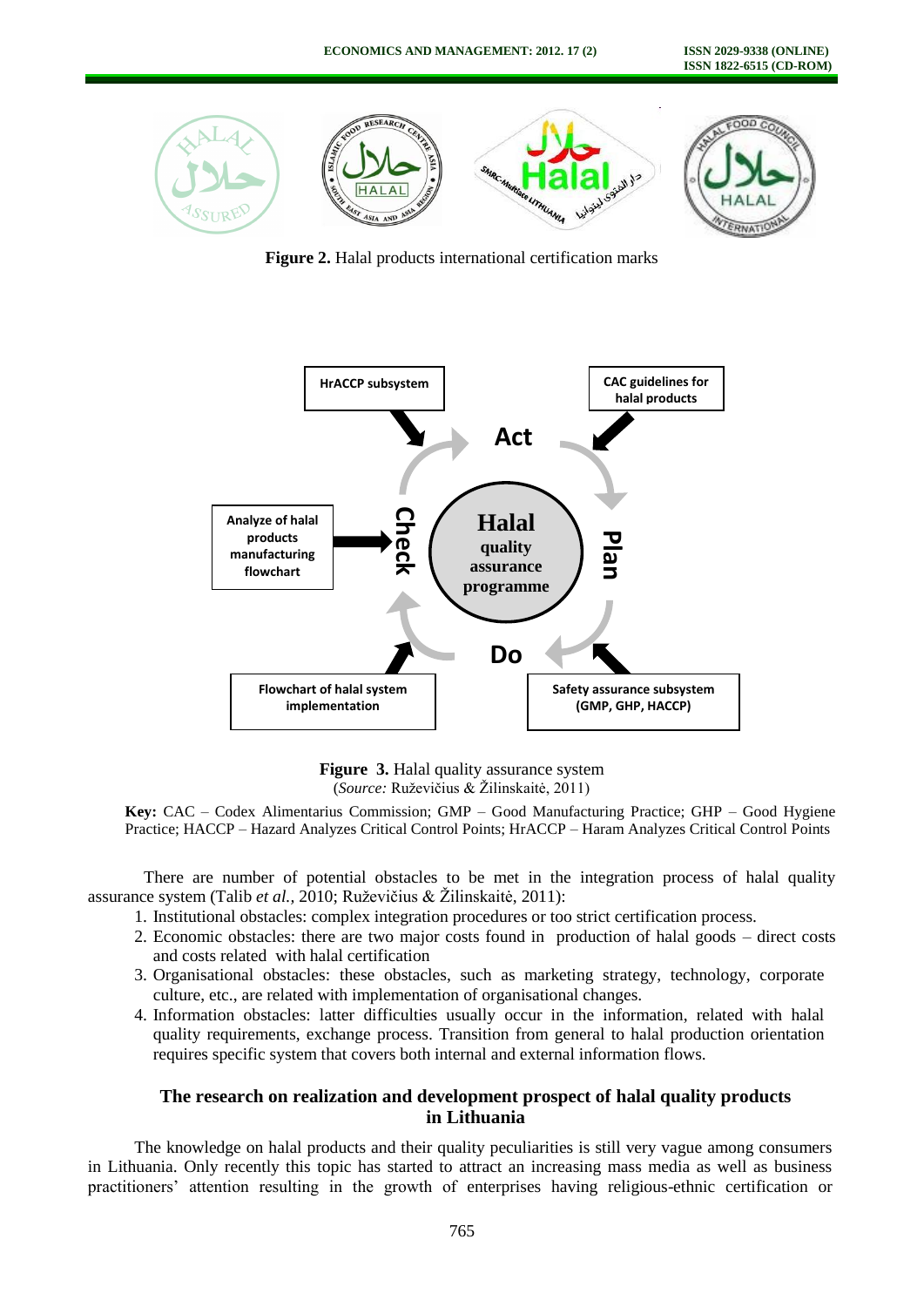conformity their production range to the halal requirements due to the export expansion intentions. However, the consumption rates of the products that meet different religious-ethnic quality requirement could be successfully fostered among the local non-Muslim consumer as well, if appropriate information and media tools were adopted. This fact could be based on experience of foreign countries: It is estimated that 30% of the halal products are consumed by non-Muslims that perceive the halal certificate as a symbol of quality, ecology, health and ethics (Riaz & Chandry, 2004; Ruževičiūtė & Ruževičius, 2011).

It could be noted that even in such a small country as Lithuania, where Muslim and Jewish communities compounds less than 1% religious community, local entrepreneurs are commencing to conform their businesses to the standards of halal and kosher requirements. It is important to note that some local and foreign halal products could be already found in some supermarkets in Lithuania, for instance 'Prisma' (Vilnius). As mentioned earlier, relatively high volume of halal products are consumed by non-Muslim consumers. This fact suggests an assumption about positive halal market prospects in Lithuania as well. In order to justify the latter statement and analyse realization opportunities of halal production in non-Muslim countries better, the author of this paper carried out the study in the 5 biggest cities in Lithuania (Vilnius, Kaunas, Klaipėda, Šiauliai ir Panevėžys). The research aimed to reveal the level of consumer knowledge on halal products, their quality and potential consumption intentions. In total 526 respondents, aged between 18 and 65, participated in this study based on questionnaire survey. The sample and the structure of survey provide 90% reliability of the research results. There were no statistically significant differences between the responses of respondents from different cities. That way below is summarizes the results of the respondents survey from all cities.

The majority (89.5%) of Lithuanian residents of large cities surveyed did not know what halal food products are. When recognizing the halal consumers, they note these products as more environmental friendly, without genetically modified organisms and synthetic food additives covered by the letter E. Nearly a third of respondents note the halal products as healthy. More than two-thirds of study participants would agree on concept of religious-ethnic department (e.g. halal, kosher, etc.) establishment in the major supermarkets in Lithuania, while the vast majority (90%) of the respondents would like to get more classified information about halal products and their quality. Earlier study showed that the halal certificate enabled all surveyed Lithuanian enterprises to extend their trade into new markets, and not only for export to Muslim countries (such as Malaysia, Indonesia, Saudi Arabia, African countries Azerbaijan, Afghanistan, Iraq), but also to closer countries such as France, Holland, Denmark, Germany, Sweden, and countries of America (Ruževičius & Žilinskaitė, 2011). All this and this article author's survey results suggest that through the consumers' education and with halal-marketing tools by a long time can expect the development of those products realization in Lithuania – in non-Muslim country.

#### **Conclusions**

The orientation towards the value of quality is a new trend of modern quality management sciences. The orientation towards the value of quality (national, social, religious, government bodies*,* market participants, and consumers) and quality culture are rather important in the global economical collaboration and trade, as well as in the international communication on the business, scientific or personal level. The orientations towards the value of quality are manifested in different aspects, such as customer preferences, the use of different management methods and systems, product and service consumption, assortment of goods, business lunch traditions, etc.

Halal market is becoming one of the most profitable and influential marketplaces in the world. This economic and social phenomenon is strongly influenced by increasing trends of globalisation, self-awareness growth among members of Muslim community as well as developing sense of exclusivity and uniqueness. Halal quality certification becomes important for non-Muslim countries such as Lithuania, as well, since global practice shows increasing trends of halal products consumption in mass society and the growth in their production in non-Islamic regions. It is important to note, that the results of survey carried out under the framework of this paper have also confirmed the latter statement. Halal standards raise comparatively high requirements for the ethics, quality and safety of the product. Apart from purely religious requirements, Islamic law also sets a strict regulation on animal well-being, health, slaughtering ways and means, hygiene in the overall supply chain of the products.

The religious-ethnical quality regulation includes the following spheres and products:

activities of enterprises manufacturing products and enterprises of the whole support chain for those products;